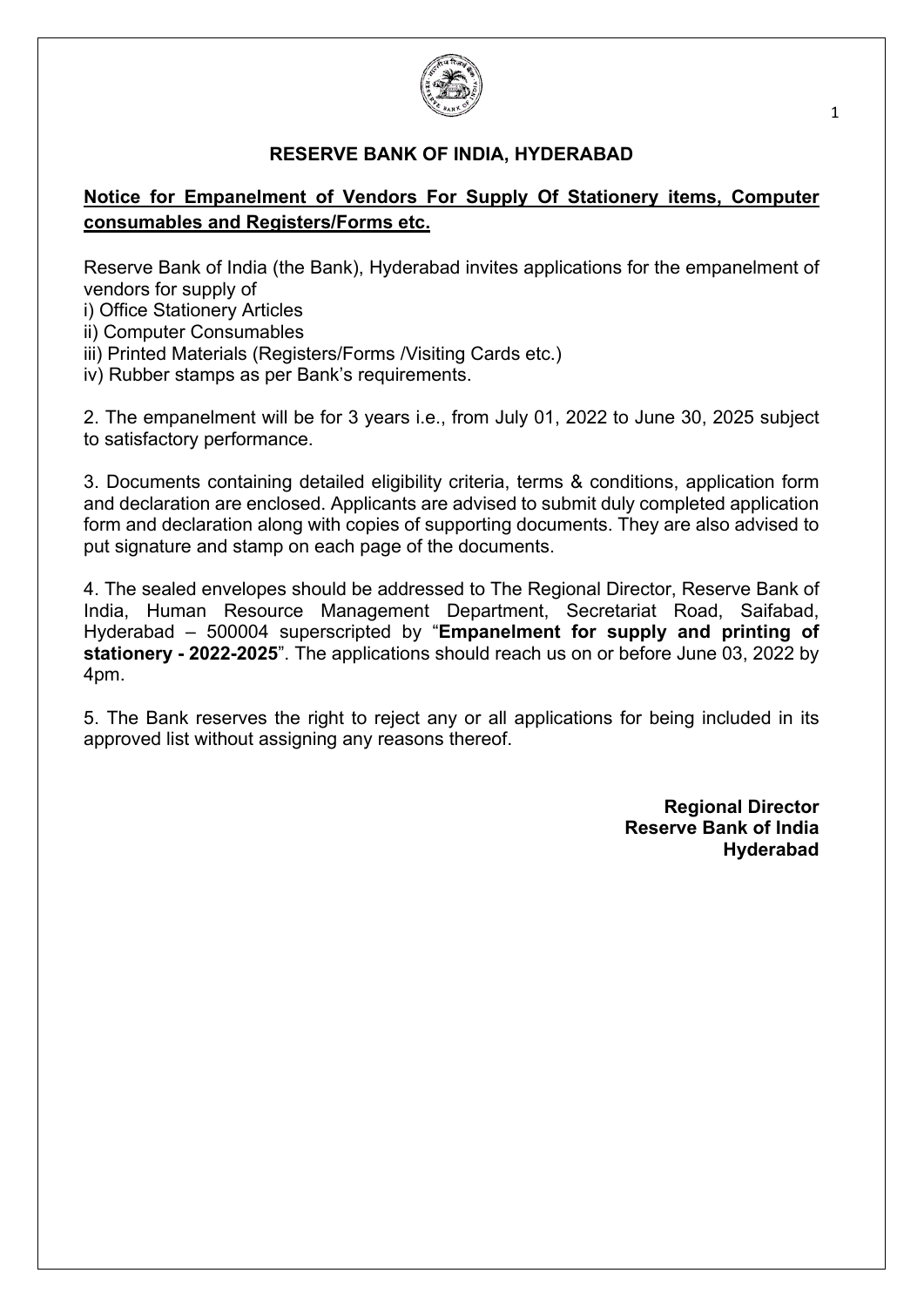

# **Terms & Conditions and Eligibility Criteria for Empanelment of Vendors For Supply Of Stationery items, Computer Consumables and Registers/Forms etc.**

1. The applicant should have own office / establishment in Hyderabad.

2. The applicant should have minimum experience of three years of supplying the above mentioned items. The documents in support of the same may be furnished.

3. The applicant should have undertaken a similar business arrangement, i.e., empanelment for supply of aforementioned items with large Corporate/ Entities/ PSUs/ Government/ Semi Government/ Undertakings/ Other reputed Departments. Relevant records shall be submitted along with the application.

4. The applicant should not have been debarred/black-listed by any Government/Semi-Government/PSUs/Regulatory Bodies.

5. The applicant should have valid PAN and GST Registration Certificate.

6. The applicant should have current account in a Scheduled Bank.

7. Applications containing false, inadequate & incomplete information are liable to rejection.

8. The Bank also reserves the right to reject any or all the applications without assigning any reason thereof.

9. Decision of the Bank with regard to empanelment of the vendors will be final and binding.

10. Empanelment of the eligible suppliers will be valid till June 30, 2025 subject to review thereof every year based on their Performance.

11. Application should be signed and stamped on each page.

12. Last date for submission of application is **June 03, 2022 (should reach the office by 4 pm)** and it should be addressed to **The Regional Director, Reserve Bank of India, Human Resource Management Department, Secretariat Road, Saifabad, Hyderabad – 500004.**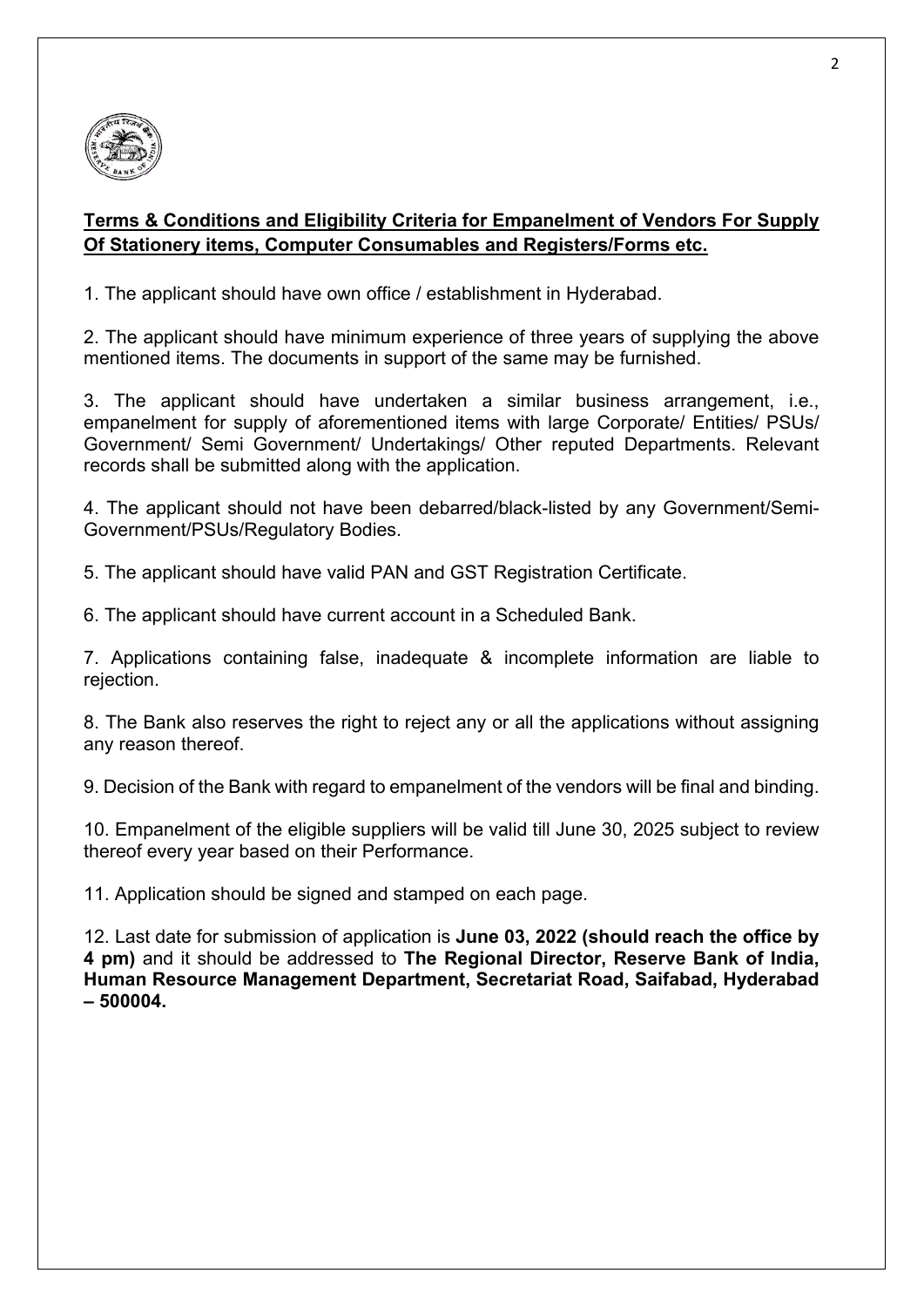To Regional Director, Reserve Bank of India, Hyderabad

Dear Sir/ Madam,

### **Application for Empanelment**

With reference to your advertisement dated \_\_\_\_\_\_\_ displayed in Local Daily \_\_\_\_\_\_\_\_\_\_\_, we request you to empanel us as "Supplier" for under noted items of work

1) Office Stationery

-

2) Computer Consumables

3) Printed Material(Register/Forms/Visiting Cards.)

4) Rubber Stamps

| S. No          | Information required to be submitted                                                                                                               |                                  |
|----------------|----------------------------------------------------------------------------------------------------------------------------------------------------|----------------------------------|
| 1              | Name and Address of the Vendor                                                                                                                     |                                  |
| $\overline{2}$ | Date of Commencement of Business /<br>Date of Registration / Registration No.<br>(copy of registration certificated should<br>be attached)         |                                  |
| 3              | <b>Contact numbers</b>                                                                                                                             | 1)<br>2)                         |
| 4              | Experience in the field of providing<br>service. (Supplying stationery / computer<br>consumables / printing of forms for<br>reputed organizations) |                                  |
| 5              | Name and address of the existing clients<br>along with full details.                                                                               |                                  |
| 6              | Annual Turnover for the last 3 years                                                                                                               | 2018-19:<br>2019-20:<br>2020-21: |
| $\overline{7}$ | Details of PAN. (A copy of the PAN card<br>may be furnished)                                                                                       |                                  |
| 8              | <b>GSTIN Registration Number</b>                                                                                                                   |                                  |
| 9              | <b>Bank Account Details</b><br>Name and Address of the Bank:<br><b>Account Number:</b><br>IFSC Code:                                               |                                  |